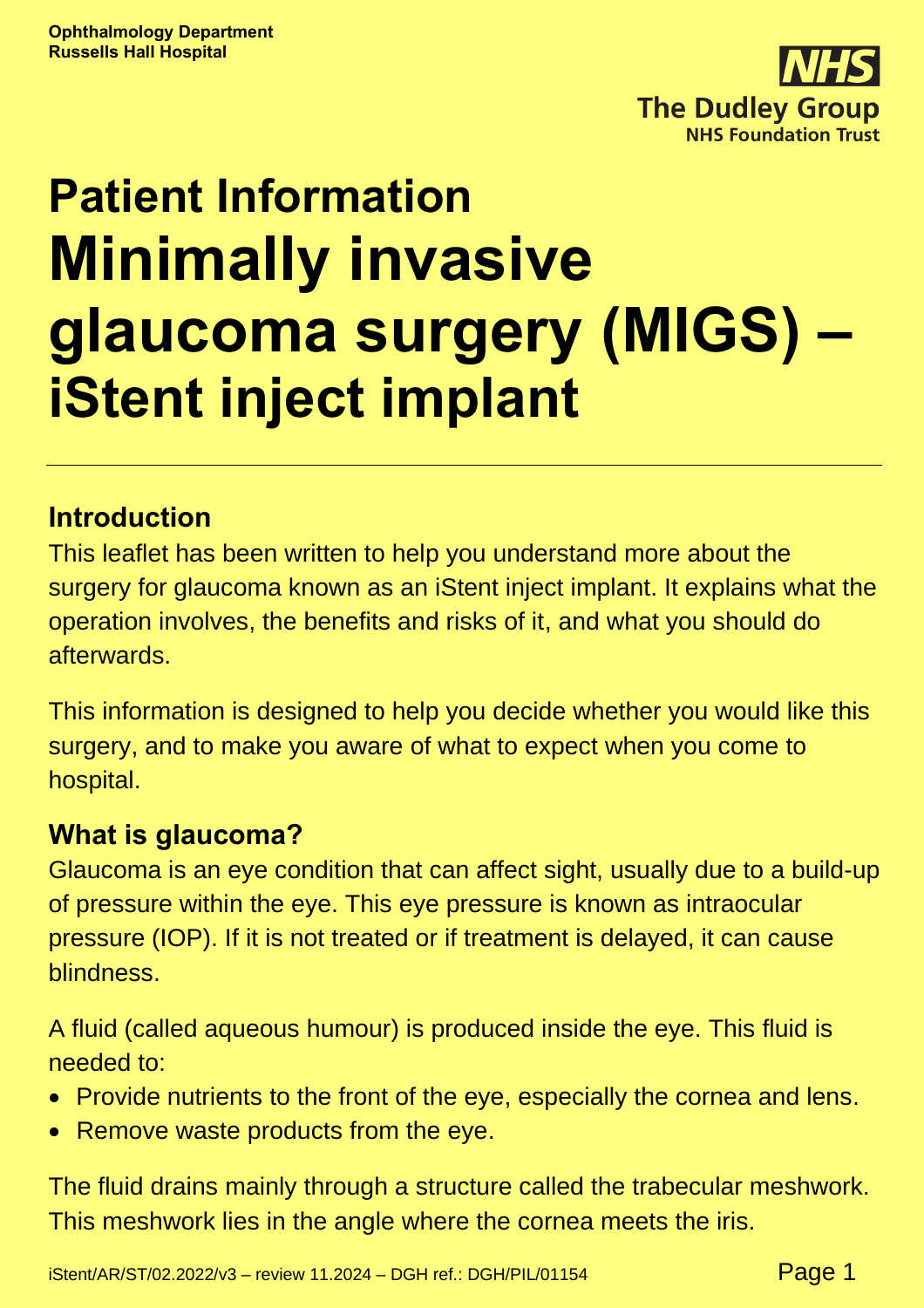The normal pressure in the eye is between 10 and 21 millimetres of mercury (mmHg). If, for any reason, the fluid is blocked and cannot get out, the pressure can rise and glaucoma may occur.

#### **What treatment options and alternatives are there?**

There are various treatment options including tablets, eye drops, laser treatment and drainage surgery, which includes trabeculectomy, iStent inject implants and Baerveldt glaucoma tube implantation. Your consultant will discuss all of the possible options with you and you can decide which option you prefer.

You do not have to have treatment – it is your decision. However, if glaucoma is not treated, it may cause blindness.

Please note that almost all glaucoma treatments and procedures, including laser treatments, are used to control glaucoma and not to improve your vision. **Once vision is lost from glaucoma, you cannot get it back. All treatment for glaucoma is aimed at slowing down the rate of progression of glaucoma, to reduce the risk of complete blindness during your lifetime.**

#### **What is iStent inject drainage implant surgery?**

iStent inject surgery is a relatively new procedure that involves inserting two tiny hollow metal tubes (stents) into the trabecular meshwork in the eye. The fluid can then drain through these tubes from the front chamber of the eye into the Schlemm's canal and out of the eye. This helps to reduce pressure inside the eye. The Schlemm's canal is a collector channel around the iris root in the front of the eye.

Reducing pressure on the optic nerve in this way can help slow down further damage and loss of vision in glaucoma.

The iStent injects are tiny titanium devices that look like a small compressed connecting screw (see figures 1a, 1b and 2a). It is currently the smallest device implanted in a human body.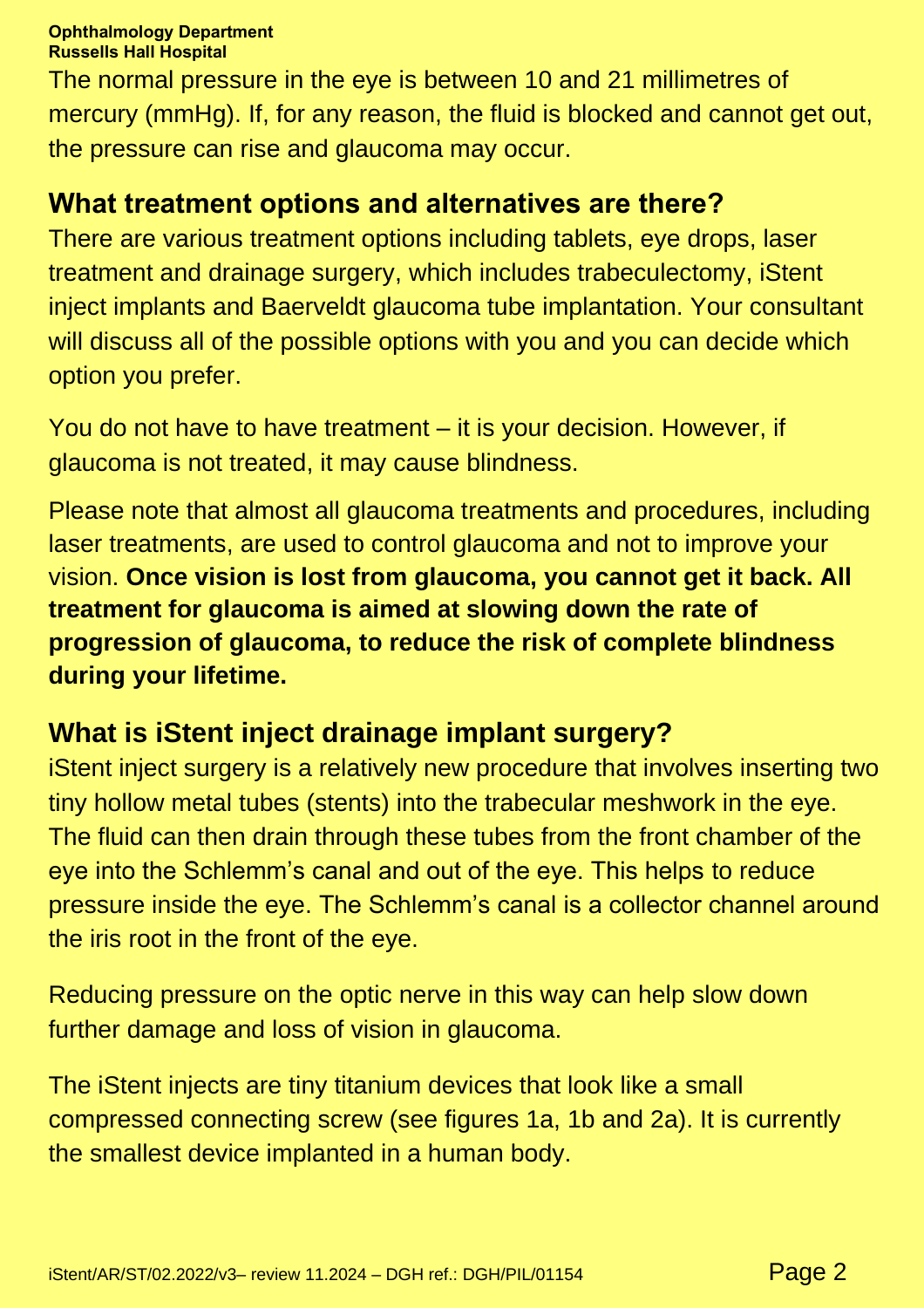

**Figure 1a:** iStent inject - as a small **mole** on your fingertip



**Figure 1b:** enlarged version



## **Figure 2b:** iStent injector



iStent inject

**Figure 3a:** drainage through **iStents** 



**Figure 3b:** iStents inside an eye

#### **All images are courtesy Glaukos UK**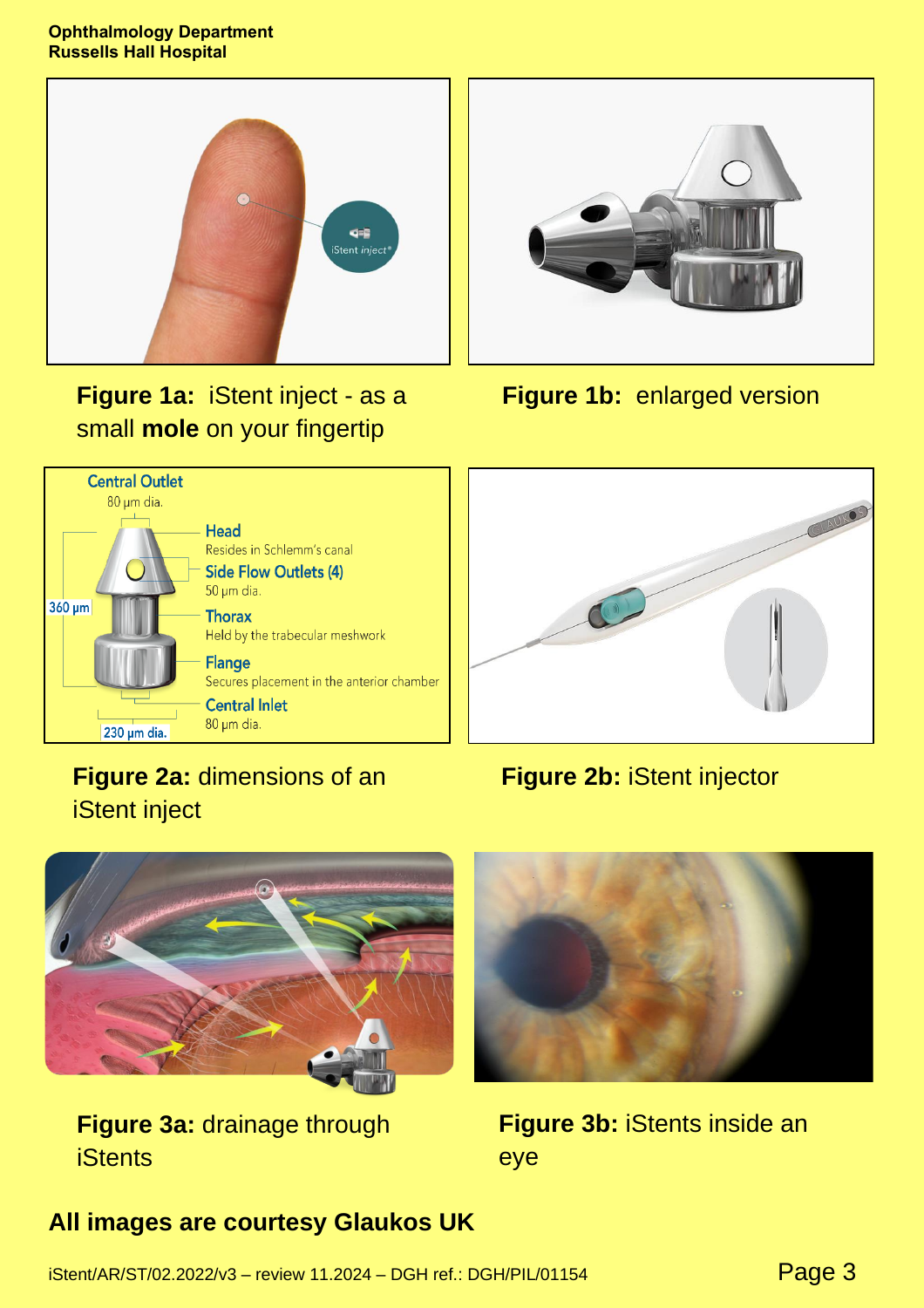# **Dimension of the iStent inject:**

- Height: 0.36 mm (less than half the size of a grain of rice)
- Width: 0.23 mm

It can be performed as a standalone procedure, but it is mostly performed in combination with cataract surgery. It is just as efficient at reducing eye pressure as the best glaucoma medications, and it avoids the side effects of eye medication.

# **Why is this operation recommended?**

iStent inject drainage implant surgery is approved to treat moderate to advanced open-angle glaucoma in people who are already using medication to reduce high pressure in the eye.

The iStent drainage implant cannot be used in patients with:

- Narrow-angle glaucoma and certain other secondary glaucomas (neovascular glaucoma, traumatic glaucoma and malignant glaucoma etc.). Secondary glaucoma is where the cause of increased eye pressure can be linked to other eye conditions, operations, injuries or medications.
- Tumours of the optic nerve, chronic inflammatory disease, thyroid eye disease, retrobulbar tumour, Sturge-Weber syndrome or any other conditions where the trabecular meshwork, Schlemm's canal or collector channels are affected.

We can advise you on your suitability for this procedure and give you any further information you need.

# **What are the benefits?**

This operation will not improve your vision or cure glaucoma, but it aims to slow down further visual loss from glaucoma damage. The goal is to reduce the risk of blindness from glaucoma in your lifetime.

#### **Other benefits of iStent inject are:**

• It is a less invasive surgery compared to other more complex drainage surgeries, and it has a faster recovery time.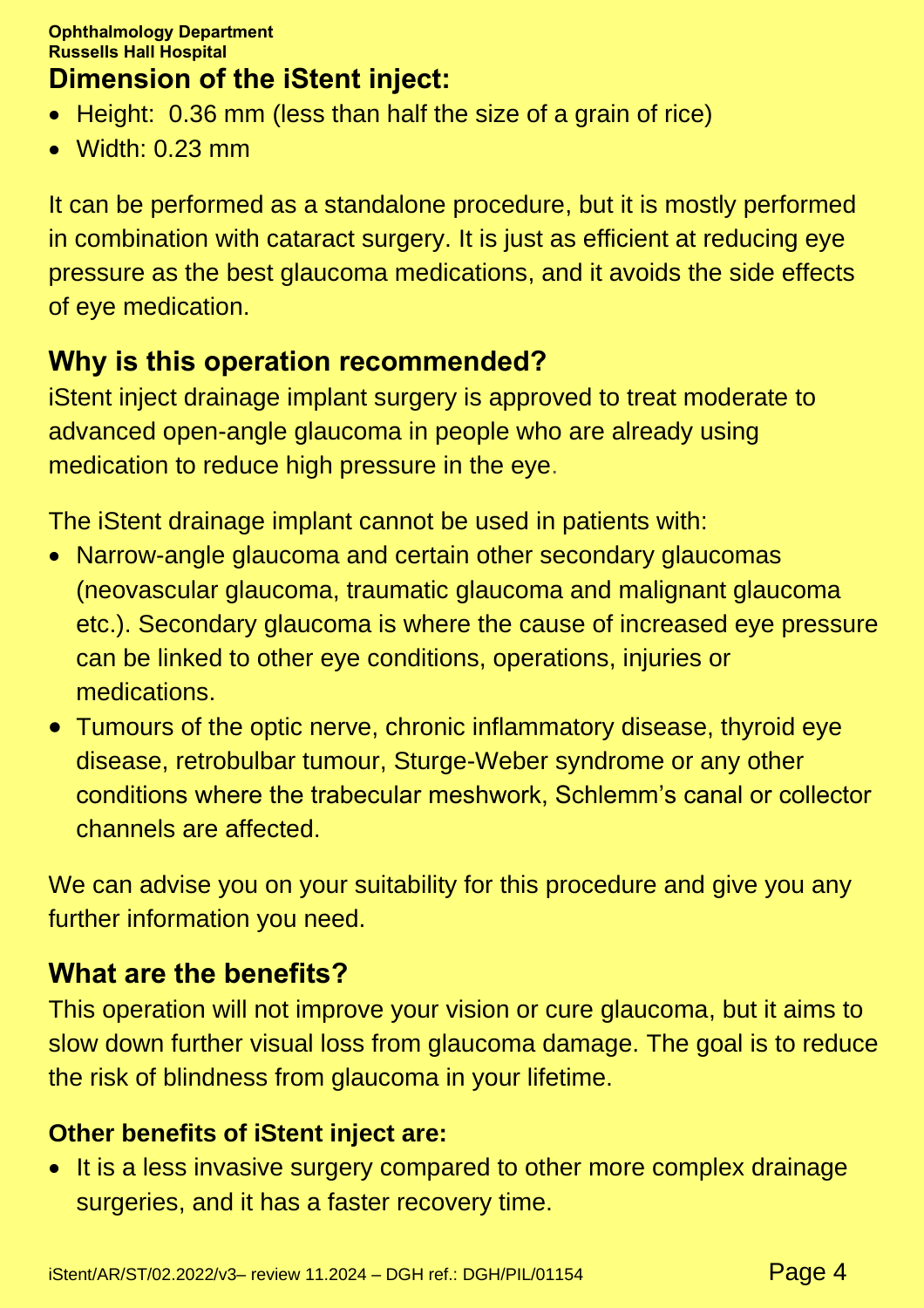- It provides an extra option for controlling glaucoma where glaucoma medications, laser treatments or other complex glaucoma surgeries are not appropriate.
- The stent is made from non-ferromagnetic titanium, the same material used for replacing heart valves, so it will not be rejected by your body and it does not cause an allergic reaction. It will not set off airport scanners and it will not cause any problems if you need to have an MRI scan.

However, the iStent injects will not cure your glaucoma, reverse any damage already caused by glaucoma, or recover lost vision.

## **How successful is it at lowering intraocular pressure (IOP)?**

Numerous studies have demonstrated that iStent inject is effective in lowering eye pressure and can reduce medication burden. In one study, the mean eye pressure was reduced by 34 per cent, and the average medication usage was reduced from 1 to 0.1. The Synergy study showed an eye pressure reduction of ≥20 per cent in 74 per cent of patients at 12 months after iStent surgery without elimination of medication.

#### **Safety of the iStent**

The iStent has been approved by the United States Food and Drug Administration (US FDA) and has been CE marked in Europe. There have been no reports of significant or persistent side effects noted so far.

#### **What are the risks?**

As with all surgery, this operation carries some risks and complications. It is important that we tell you about these risks so that you have the information you need to make a decision about the operation.

Although iStent has been approved for use, it is a new procedure, so there is still a lot to learn about it and some of the safety issues may not be known. Data is continually being examined on the outcomes for patients who have the implant so that we can understand more about it.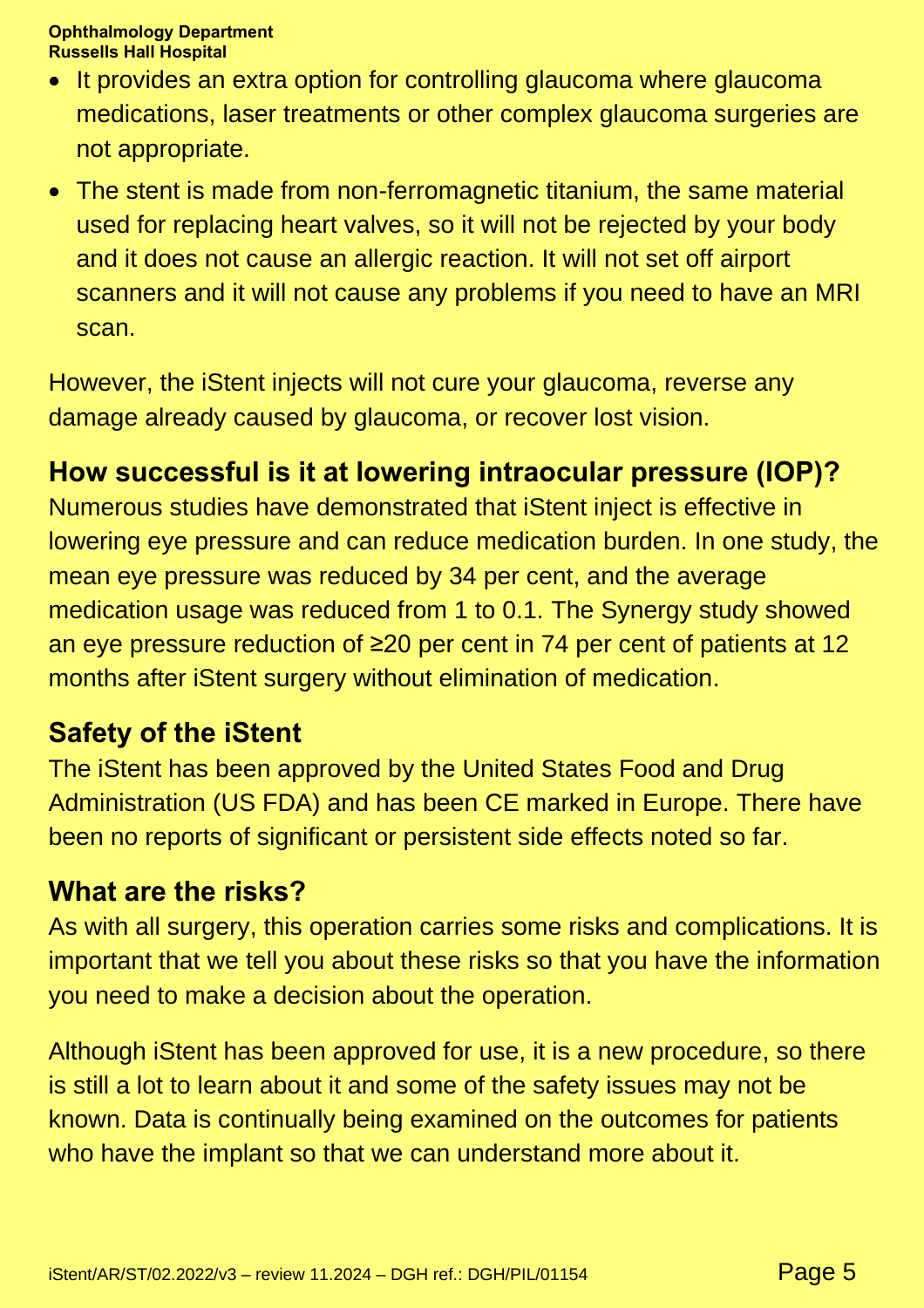There could be a risk of the stent becoming blocked or coming out of position. It may not provide long term glaucoma control and there may be failure and or loss of effect with time (as this is a relatively new procedure, so long term data is not available).

As with all eye surgery, it also carries the risk of reduced vision or a loss of vision, pain, bleeding, infection and inflammation in the eye. It is possible that you may need further procedures or treatment if it fails to control your eye pressure.

## **What happens before the operation?**

You should continue any eye drops and tablets for your glaucoma as prescribed, until the time of your surgery, unless directed otherwise specifically.

If you are taking any blood-thinning tablets (such as warfarin or aspirin), they might increase the risk of bleeding during the operation. You should discuss this with your glaucoma team. They may advise you to stop them for a period of a few days to up to a week before the surgery, if this would not affect your general health.

## **What happens during the operation?**

This operation is performed as a day case procedure where you will only need to be in hospital for the day. The doctor will explain the treatment to you and discuss any concerns or questions you may have with you. If you are happy to proceed with the treatment, you will need to sign a consent form.

After this, we will put local anaesthetic solution into the tissue surrounding the eye. To do this, we will put numbing drops into your eye and, when your eye is numb, we will inject the anaesthetic into the tissue around your eye. You may feel pressure when we do this, but it is not usually painful.

The surgeon will make a small cut in the cornea of your eye. The angle where the cornea meets the iris is opened using a jelly-like substance called viscoelastic.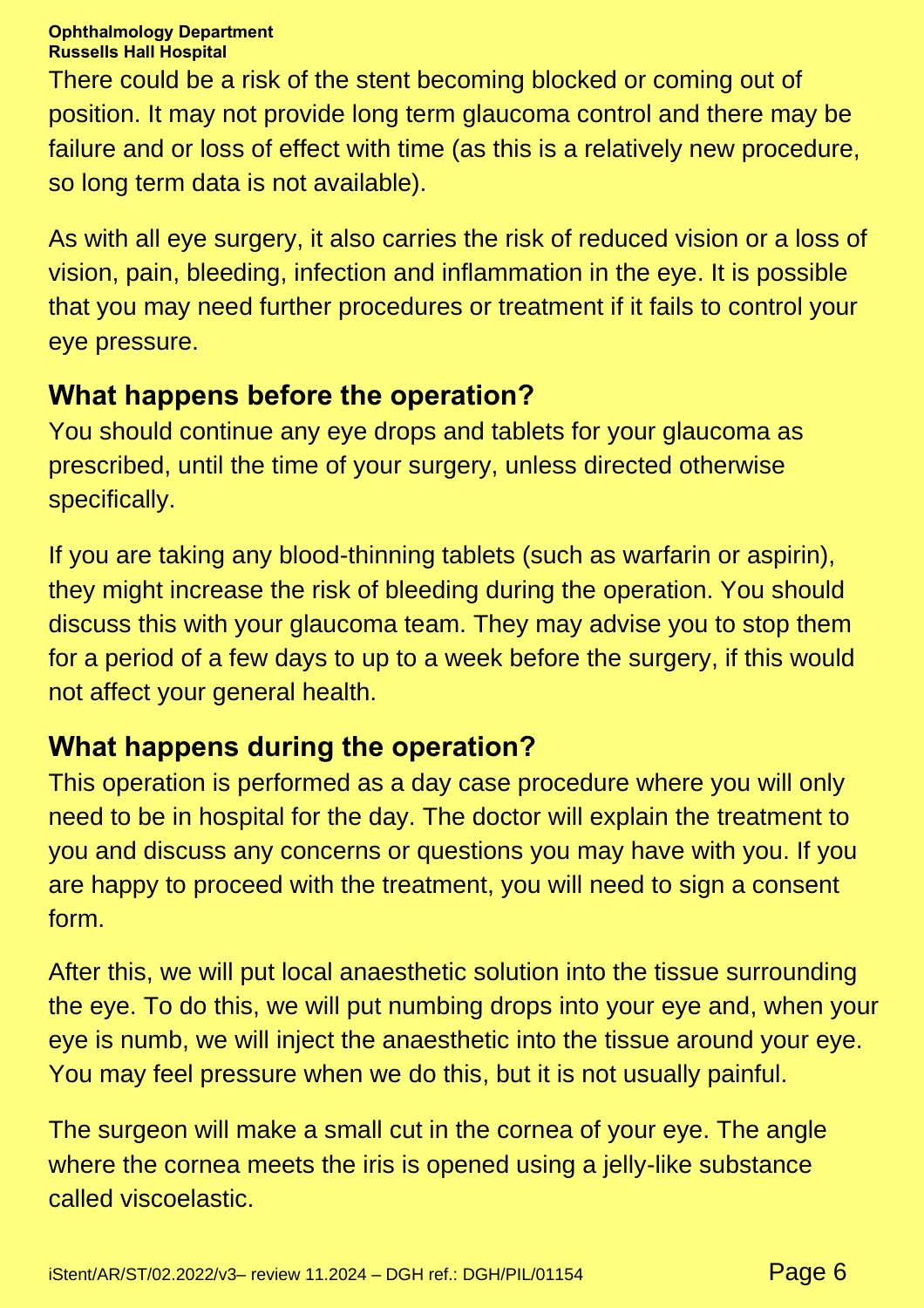#### **Ophthalmology Department**

**Russells Hall Hospital**

This is injected into a part of the eye known medically as the anterior chamber. The anterior chamber is the fluid-filled space inside the eye between the iris and the cornea's inner surface.

The surgeon will then insert the iStent injects (using an iStent injector – see figure 2b) through the trabecular meshwork and into the Schlemm's canal. The actual iStent injects are almost invisible.

The position of the stent is checked, the injector is taken out and the viscoelastic is removed. Two iStent injectors are inserted during the procedure.

If the operation is going to be combined with cataract surgery, you will be given another information leaflet about this.

#### **How long does it take?**

The procedure is relatively short, taking about 30 minutes. When combined with cataract surgery, the procedure will usually take approximately 50 to 60 minutes.

#### **What happens after the operation?**

Immediately after your operation, your eye will be covered by an eye pad and protective plastic shield.

You will be given two eye drops to use in the operated eye. One of them is to be used four times a day for four weeks, and the other is to be used three times a day for three weeks. The team will make an appointment for you to be reviewed in the glaucoma clinic the next day and then a week later.

The iStent should start working soon after surgery, or at least within the next few weeks. At this point, your eye surgeon will look at the possibility of reducing your eye drop medications.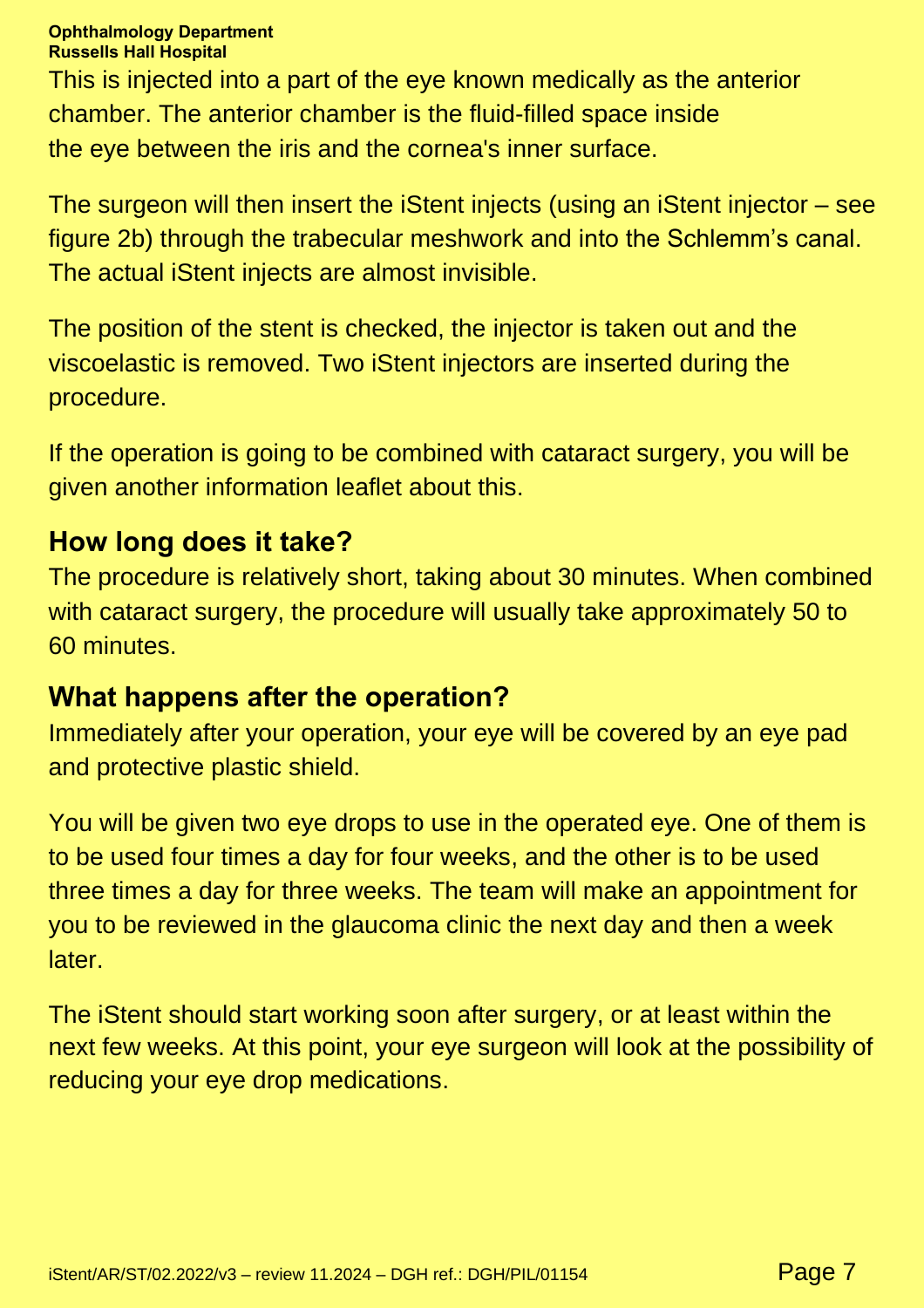#### **What should I look out for at home? If you have any of the following after surgery:**

- Reduced vision or loss of vision.
- Severe pain that does not go away.
- Any abnormal discharge from your eye, especially if it is increasing.

Please contact the Urgent Referral Clinic team at Russells Hall Hospital Eye Clinic on **01384 456111 ext. 3633**.

#### **Follow up appointments**

In order for us to check your eye, you will need to come to the Eye Clinic after **one day, one week and later depending on your particular condition**.

#### **Can I find out more?**

You can find more information on iStent drainage implants, glaucoma, the risk of blindness from glaucoma and various treatment options from the following websites:

<https://www.youtube.com/watch?v=OatIIxyHHjw>

<https://www.glaukos.com/en-uk/healthcare-professionals/istent-inject/>

<http://www.glaucoma-association.com/>

<http://www.glaucoma-association.com/about-glaucoma/what-is-glaucoma>

[http://www.nei.nih.gov/health/glaucoma/glaucoma\\_facts.asp](http://www.nei.nih.gov/health/glaucoma/glaucoma_facts.asp)

[http://www.rnib.org.uk/eyehealth/eyeconditions/eyeconditionsdn/Pages/glau](http://www.rnib.org.uk/eyehealth/eyeconditions/eyeconditionsdn/Pages/glaucoma.aspx) [coma.aspx](http://www.rnib.org.uk/eyehealth/eyeconditions/eyeconditionsdn/Pages/glaucoma.aspx)

<http://en.wikipedia.org/wiki/Glaucoma>

<http://www.nice.org.uk/guidance/cg85/ifp/chapter/About-this-information>

<https://www.rcophth.ac.uk/patients/glaucoma/>

[Voskanyan L,](https://www.ncbi.nlm.nih.gov/pubmed/?term=Voskanyan%20L%5BAuthor%5D&cauthor=true&cauthor_uid=24452726) [García-Feijoó J,](https://www.ncbi.nlm.nih.gov/pubmed/?term=Garc%C3%ADa-Feijo%C3%B3%20J%5BAuthor%5D&cauthor=true&cauthor_uid=24452726) [Belda JI,](https://www.ncbi.nlm.nih.gov/pubmed/?term=Belda%20JI%5BAuthor%5D&cauthor=true&cauthor_uid=24452726) [Fea A,](https://www.ncbi.nlm.nih.gov/pubmed/?term=Fea%20A%5BAuthor%5D&cauthor=true&cauthor_uid=24452726) [Jünemann A,](https://www.ncbi.nlm.nih.gov/pubmed/?term=J%C3%BCnemann%20A%5BAuthor%5D&cauthor=true&cauthor_uid=24452726) [Baudouin C;](https://www.ncbi.nlm.nih.gov/pubmed/?term=Baudouin%20C%5BAuthor%5D&cauthor=true&cauthor_uid=24452726) [Synergy Study Group.](https://www.ncbi.nlm.nih.gov/pubmed/?term=Synergy%20Study%20Group%5BCorporate%20Author%5D) **Prospective, unmasked evaluation of the iStent® inject system for open-angle glaucoma: synergy trial.** [Adv Ther.](https://www.ncbi.nlm.nih.gov/pubmed/24452726) 2014 Feb; 31(2):189-201. doi: 10.1007/s12325-014-0095-y. Epub 2014 Jan 23.

iStent/AR/ST/02.2022/v3- review 11.2024 - DGH ref.: DGH/PIL/01154  $Page 8$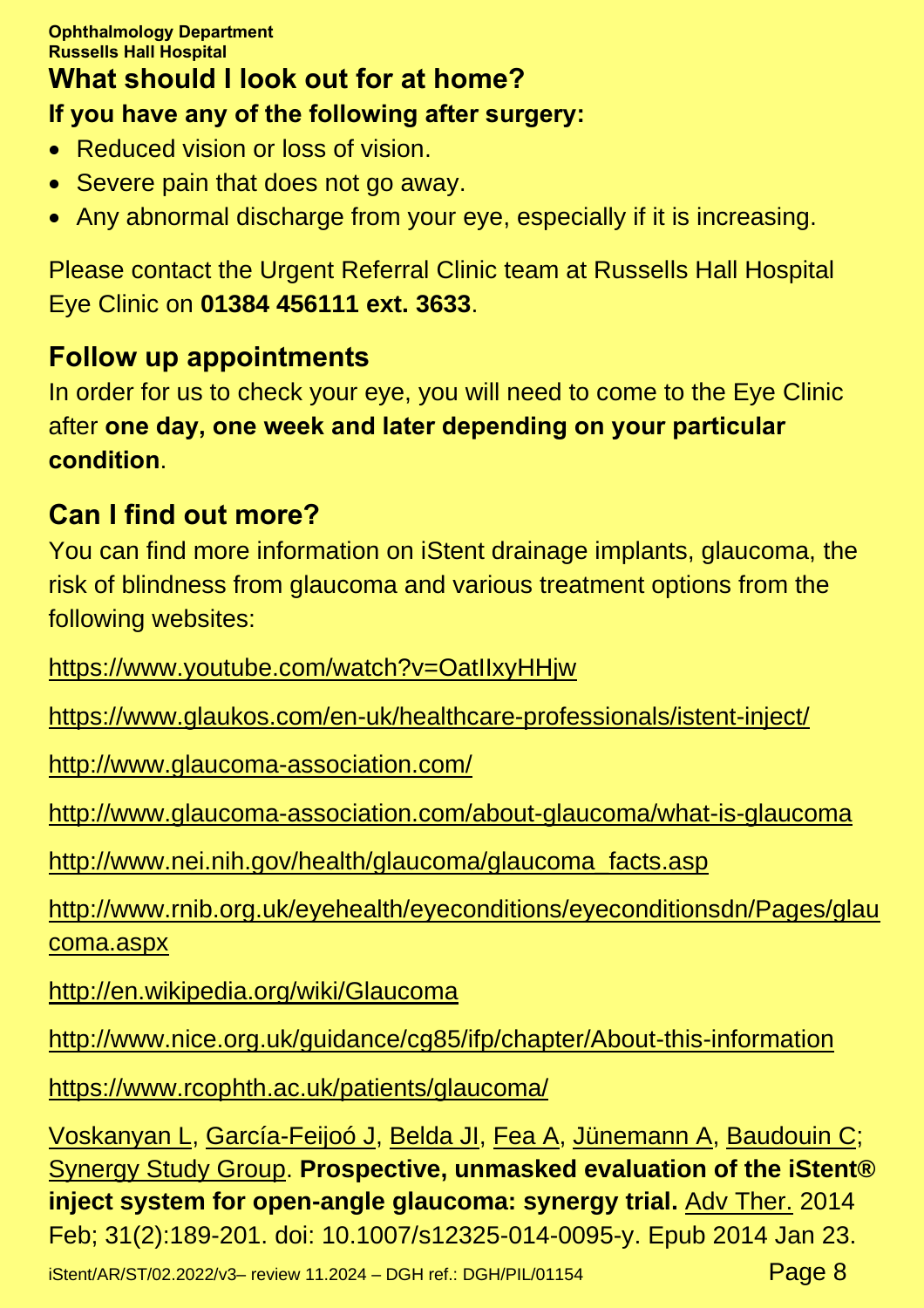#### **What if I have any problems or questions after reading this leaflet?**

Please contact the **Urgent Referral Clinic** team at Russells Hall Hospital Eye Clinic on **01384 456111 ext. 3633** (9am to 4.30pm, Monday to Friday).

#### **Eye emergency, out of hours**

In case of an eye emergency after the closing hours of the Eye Clinic at Russells Hall Hospital (including weekends and bank holidays), please contact:

#### **Birmingham and Midland Eye Centre** on **0121 507 4440**

The doctor on call is usually based at the Eye Centre, City Hospital, Dudley Road, Birmingham. They may need to call you back, and if necessary, they will arrange for you to visit them.

**Note:** the information in this booklet is provided for information only. The information found is **not** a substitute for professional medical advice or care by a qualified doctor or other health care professional. **Always** check with your doctor if you have any concerns about your condition or treatment. This is only indicative and general information for the procedure. Individual experiences may vary and all the points may not apply to all patients at all times. Please discuss your individual circumstances with your eye doctor.

Author: Mr Akash Raj, MD, MRCS, DRCOphth, PG Dip (Distinction), FRCS, **FRCOphth** Consultant ophthalmologist (glaucoma lead)

This leaflet can be downloaded or printed from <http://dgft.nhs.uk/services-and-wards/ophthalmology/>